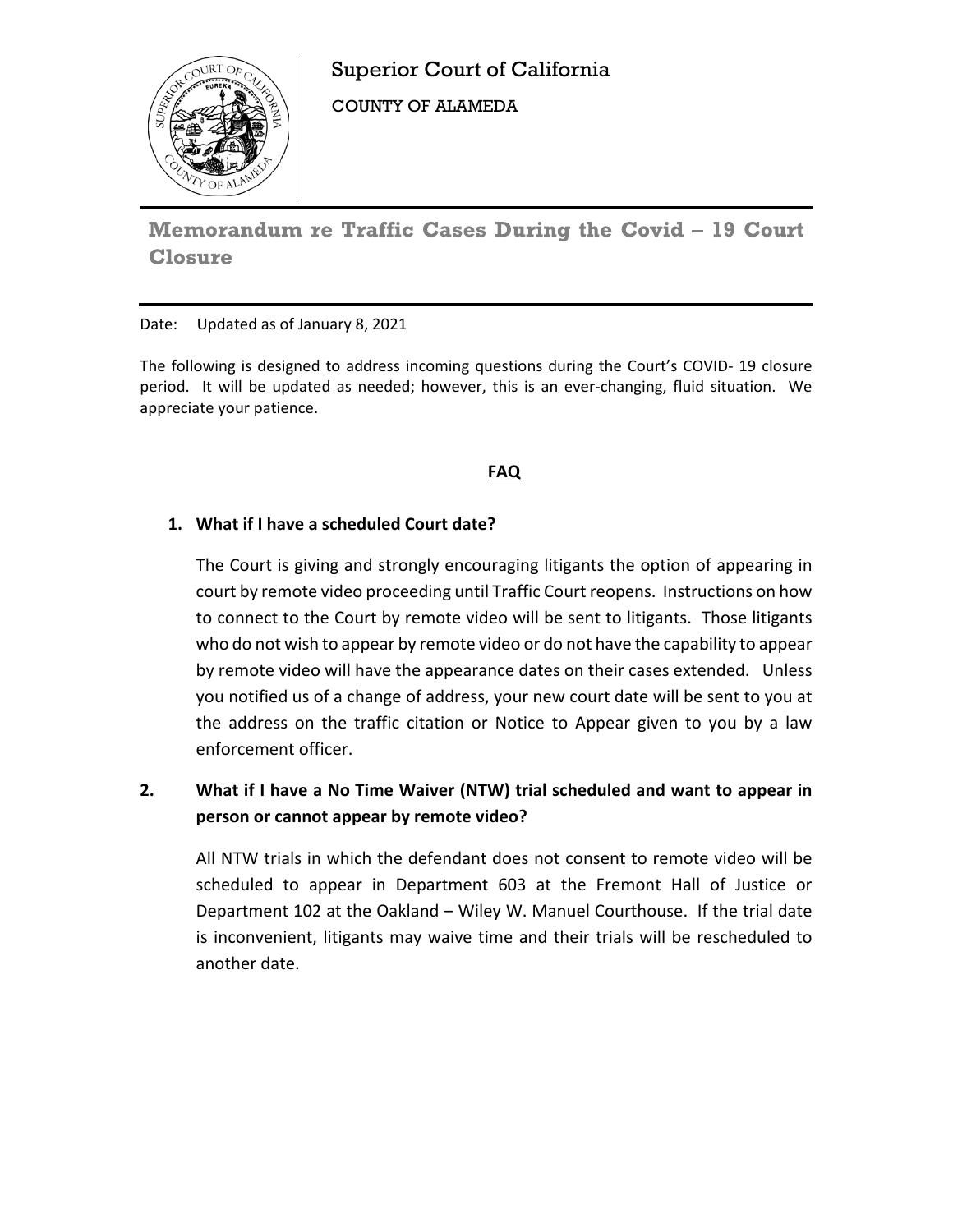### **3. Will there be any extension for fines and Traffic School due dates?**

If you had a deadline to pay or complete an activity, and that deadline is between January 8, 2021 and April 8, 2021, those deadlines will be extended 120 days from the date of the original deadline. These extensions apply to:

- Traffic School Completion Due Dates
- Traffic School Fee Due Dates
- Bail Forfeiture Due Dates
- Installment Payment Due Dates
- Fine Due Dates
- Citation Due Dates
- Volunteer Work and Community Service Due Dates

### **4. How Can I Get My Driver's License Hold Lifted?**

If your driving privilege was suspended due to the failure to appear at a court hearing or because of a failure to pay a fine, you may contact the Court to schedule an appearance.

- Wiley W. Manuel Courthouse 661 Washington Street, Oakland, CA 94607 (510) 627-4700
- Fremont Hall of Justice 39439 Paseo Padre Parkway, Fremont, CA 94538 (510) 818-7500
- East County Hall of Justice 5151 Gleason Drive, Dublin, CA 94568 (925) 227-6700

# **5. What if I get a new citation instructing me to appear in court during the Court's closure?**

You may contact the Court to request a remote video appearance. If you wish to appear in court in person, your court date will be scheduled after January 2, 2022.

#### **6. How can I waive time so that I can reschedule my trial date to another day?**

Forms to request to waive time can be obtained at [Waiver of Rights -](http://www.alameda.courts.ca.gov/Resources/Documents/Traffic%20Waiver%20-%20Speedy%20Trial%20Rev.%202020%204%2016.pdf) Speedy Trial, and can be mailed, submitted to [Asktraffic@alameda.courts.ca.gov](mailto:Asktraffic@alameda.courts.ca.gov) or returned to the Court's drop box at any of the following courthouses:

- Wiley W. Manuel Courthouse 661 Washington Street, Oakland, CA 94607
- Fremont Hall of Justice 39439 Paseo Padre Parkway, Fremont, CA 94538
- East County Hall of Justice 5151 Gleason Drive, Dublin, CA 94568